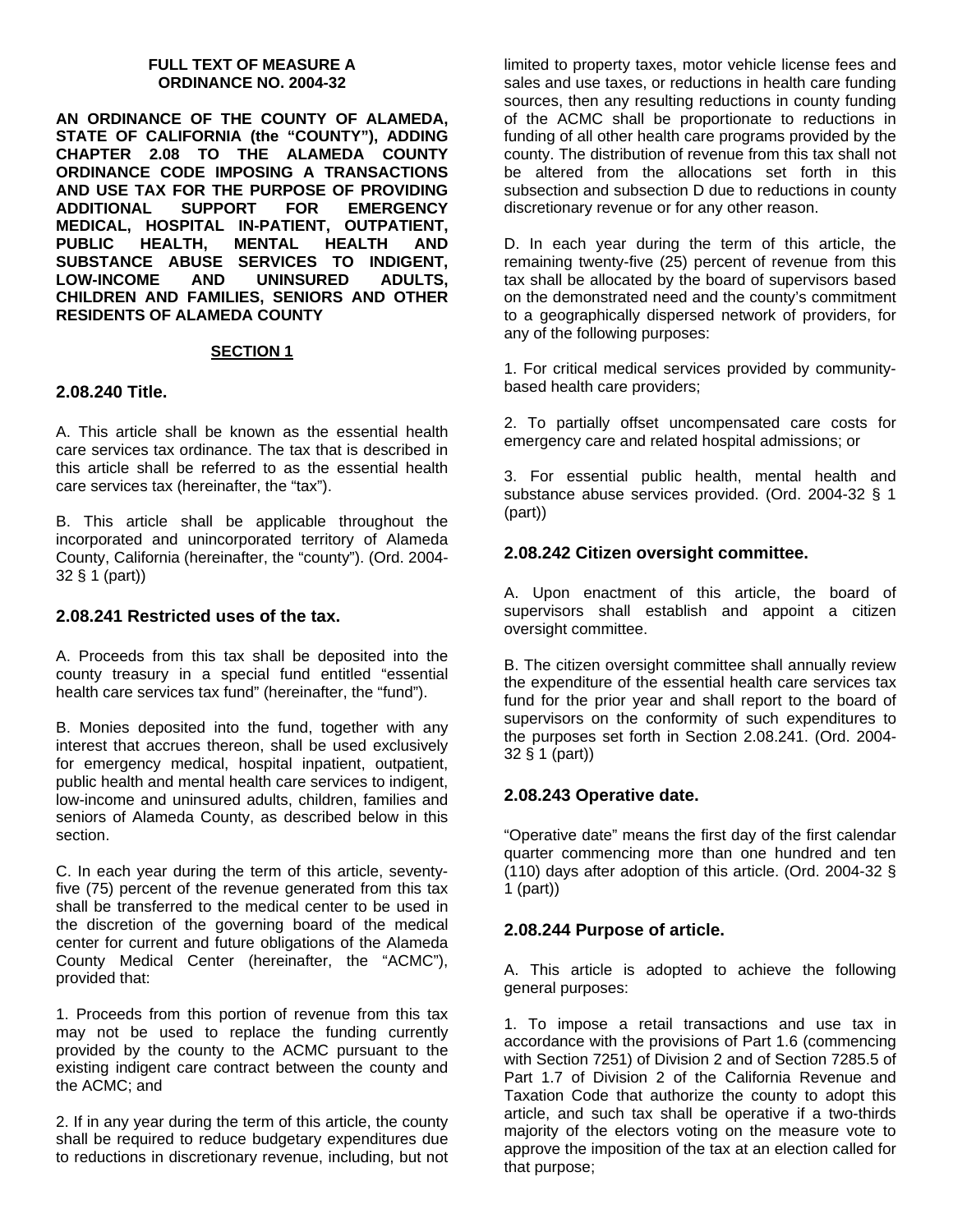2. To enact a retail transactions and use tax ordinance that incorporates provisions identical to those of the Sales and Use Tax Law of the state of California insofar as those provisions are not inconsistent with the requirements and limitations contained in Part 1.6 of Division 2 of the California Revenue and Taxation Code;

3. To enact a retail transactions and use tax ordinance that imposes a tax and provides a measure therefor that can be administered and collected by the State Board of Equalization in a manner that adapts itself as fully as practicable to, and requires the least possible deviation from, the existing statutory and administrative procedures followed by the State Board of Equalization in administering and collecting the California sales and use taxes; and

4. To enact a retail transactions and use tax ordinance that can be administered in a manner that will be, to the greatest degree possible, consistent with the provisions of Part 1.6 of Division 2 of the Revenue and Taxation Code, minimize the cost of collecting the transactions and use taxes, and at the same time, minimize the burden of record keeping upon each person subject to taxation under the provisions of this article.

B. This article hereby directs that the provisions hereof be interpreted in order to accomplish the purposes that are set forth in this section. (Ord. 2004-32 § 1 (part))

#### **2.08.245 Contract with state.**

Prior to the operative date, the county shall contract with the California State Board of Equalization to perform all functions incident to the administration and operation of this article; provided that, if the county shall not have contracted with the State Board of Equalization prior to the operative date, it shall nevertheless so contract and in such a case the operative date shall be the first day of the first calendar quarter following the execution of such a contract. (Ord. 2004-32 § 1 (part))

#### **2.08.246 Transactions tax rate.**

For the privilege of selling tangible personal property at retail, a tax is hereby imposed upon all retailers in the incorporated and unincorporated territory of Alameda County at the rate of one-half of one percent of the gross receipts of any retailer from the sale of all tangible personal property sold at retail in said territory on and after the operative date of this article. (Ord. 2004-32 § 1 (part))

#### **2.08.247 Place of sale.**

A. For purposes of this article, all retail sales are consummated at the place of business of the retailer, unless the tangible personal property sold is delivered by the retailer or his or her agent to an out-of-state destination or to a common carrier for delivery to an outof-state destination. The gross receipts from such sales

shall include delivery charges, when such charges are subject to the state sales and use tax, regardless of the place to which delivery is made.

B. In the event a retailer has no permanent place of business in the state of California or has more than one place of business, the place or places at which the retail sales are consummated shall be determined under rules and regulations to be prescribed and adopted by the State Board of Equalization. (Ord. 2004-32 § 1 (part))

#### **2.08.248 Use tax rate.**

An excise tax is hereby imposed on the storage, use or other consumption in the territory of Alameda County of tangible personal property purchased from any retailer on and after the operative date of this article for storage, use or other consumption in said territory at the rate of one-half of one percent of the sales price of the property. The sales price shall include delivery charges when such charges are subject to state sales or use tax regardless of the place to which delivery is made. (Ord. 2004-66 § 1 (part); Ord. 2004-32 § 1 (part))

#### **2.08.249 Incorporation of provisions of state law.**

Except as otherwise provided in this article and except insofar as any provisions of this article may be inconsistent with Part 1.6 of Division 2 of the California Revenue and Taxation Code, all of the provisions of Part 1 (commencing at Section 6001) of Division 2 of the California Revenue and Taxation Code are hereby adopted and made a part of this article as though fully set forth herein. (Ord. 2004-32 § 1 (part))

### **2.08.250 Limitations on adoption of state law and collection of use taxes.**

The following requirements shall be followed in applying the provisions of Part 1 of Division 2 of the California Revenue and Taxation Code to this article:

A. Wherever the state of California is named or referred to as the taxing agency, the name of this county shall be substituted therefor. However, said substitution shall not be made when:

1. The word "state" is used as a part of the title of the State Controller, State Treasurer, State Board of Control, State Board of Equalization, State Treasury or the Constitution of the state of California;

2. The result of that substitution would require action to be taken by or against this county or any agency, officer or employee thereof, rather than by or against the State Board of Equalization, in performing functions incident to the administration or operation of this article;

3. In those sections, including but not limited to sections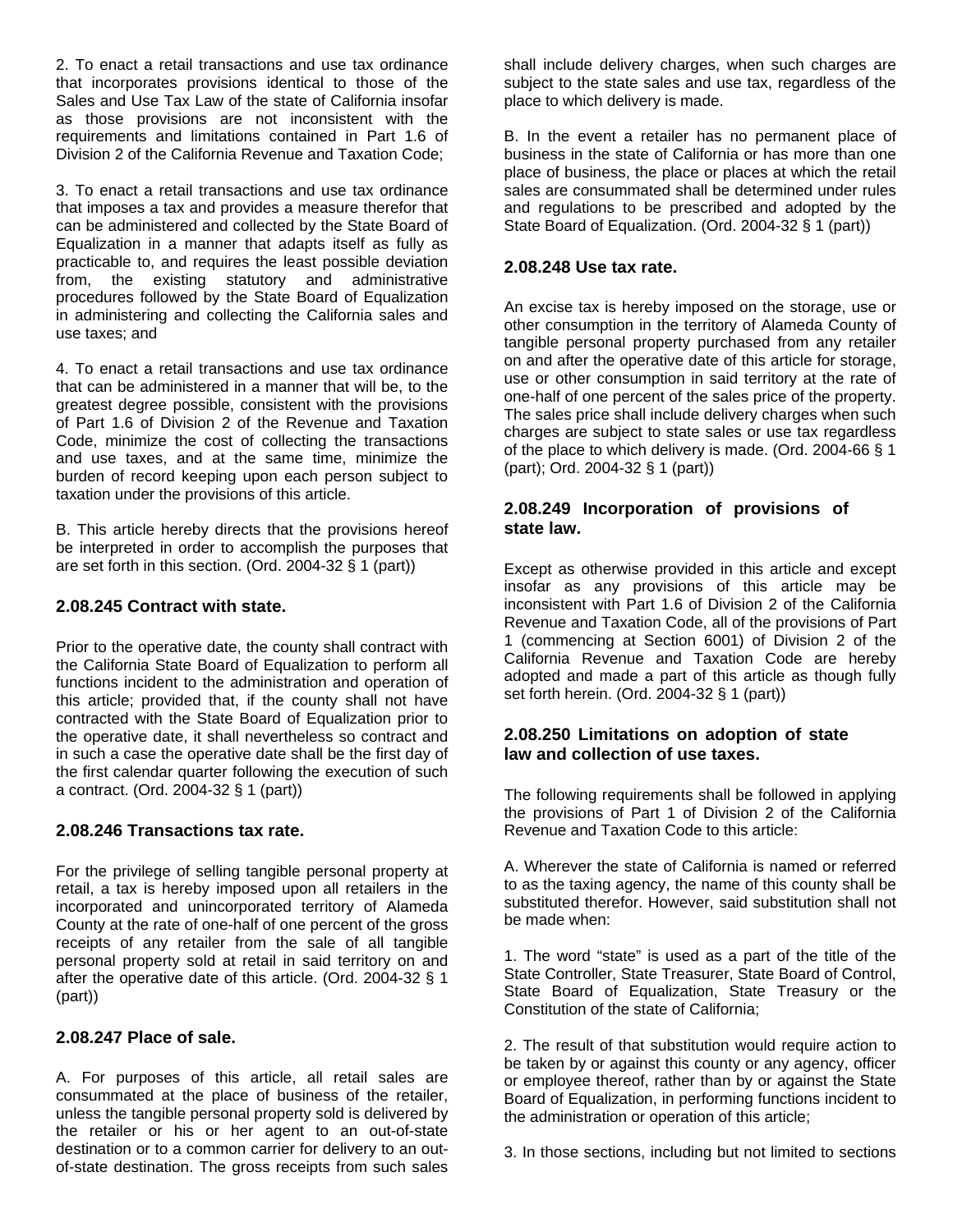referring to the exterior boundaries of the state of California, where the result of the substitution would be to:

a. Provide an exemption from this tax with respect to certain sales, storage, use or other consumption of tangible personal property that would not otherwise be exempt from this tax, while such sales, storage, use or other consumption remain subject to tax by the state under the provisions of Part 1 of Division 2 of the Revenue and Taxation Code; or

b. Impose this tax with respect to certain sales, storage, use or other consumption of tangible personal property that would not be subject to tax by the state of California under the said provision of that code.

4. In Sections 6701, 6702 (except in the last sentence thereof), 6711, 6715, 6737, 6797 or 6828 of the California Revenue and Taxation Code.

B. The word "county" shall be substituted for the word "state" in the phrase "retailer engaged in business in this state" in Section 6203 and in the definition of that phrase in Section 6203 of the California Revenue and Taxation Code. (Ord. 2004-32 § 1 (part))

#### **2.08.251 Permit not required.**

If a seller's permit has been issued to a retailer under Section 6067 of the California Revenue and Taxation Code, an additional transactor's permit shall not be required by this article. (Ord. 2004-32 § 1 (part))

#### **2.08.252 Exemptions and exclusions.**

A. In addition to any other exemption or exclusion required by law, there shall be excluded from the measure of the transactions tax and the use tax the amount of any sales tax or use tax imposed by the state of California or by any city, city and county, or county pursuant to the Bradley-Burns Uniform Local Sales and Use Tax Law or the amount of any state-administered transactions or use tax.

B. There are exempted from computation of the amount of transactions tax imposed by this article, gross receipts from:

1. The sale of tangible personal property, other than fuel or petroleum products, to operators of aircraft to be used or consumed principally outside the county in which the sale is made and directly and exclusively in the use of such aircraft as common carriers of persons or property under the authority of the laws of this state, the United States or any foreign government;

2. The sale of property to be used outside the county which is shipped to a point outside the county pursuant to the contract of sale, by delivery to such point by the retailer or his or her agent or by delivery by the retailer to a carrier for shipment to a consignee at such point. For

the purposes of this subsection, delivery to a point outside the county shall be satisfied:

a. With respect to vehicles (other than commercial vehicles) subject to registration pursuant to Chapter 1 (commencing with Section 4000) of Division 3 of the California Vehicle Code, aircraft licensed in compliance with Section 21411 of the California Public Utilities Code and undocumented vessels registered under Chapter 2 of Division 3.5 (commencing with Section 9840) of the California Vehicle Code; by a combination of registration to an out-of-county address and a declaration under penalty of perjury, signed by the buyer, stating that such address is, in fact, his or her principal place of residence; and

b. With respect to commercial vehicles, by a combination of registration to a place of business out of county and declaration under penalty of perjury, signed by the buyer, that the vehicle will be operated from that address.

3. The sale of tangible personal property, if the seller is obligated to furnish the property for a fixed price pursuant to a contract entered into prior to the operative date of this article;

4. The lease of tangible personal property that constitutes a continuing sale of such property for any period of time for which the lessor is obligated to lease the property for an amount that was fixed by a lease executed prior to the operative date of this article; and

5. For the purposes of subsections (B)(3) and (B)(4), the sale or lease of tangible personal property shall be deemed not to be obligated pursuant to a contract or lease for any period of time for which any party to the contract or lease has the unconditional right to terminate the contract or lease upon notice, regardless of whether such right is exercised.

C. There are exempted from computation of the amount of the use tax imposed by this article, gross receipts from the following storage, use or other consumption of tangible personal property:

1.Any sale that has been subject to a transactions tax under any state-administered transactions and use tax ordinance;

2. The sale of other than fuel or petroleum products purchased by operators of aircraft and used or consumed by such operators directly and exclusively in the use of such aircraft as common carriers of persons or property for hire or compensation under a certificate of public convenience and necessity issued pursuant to the laws of this state, the United States or any foreign government. This exemption is in addition to the exemptions set forth in Sections 6366 and 6366.1 of the California Revenue and Taxation Code;

3. If the purchaser is obligated to purchase the property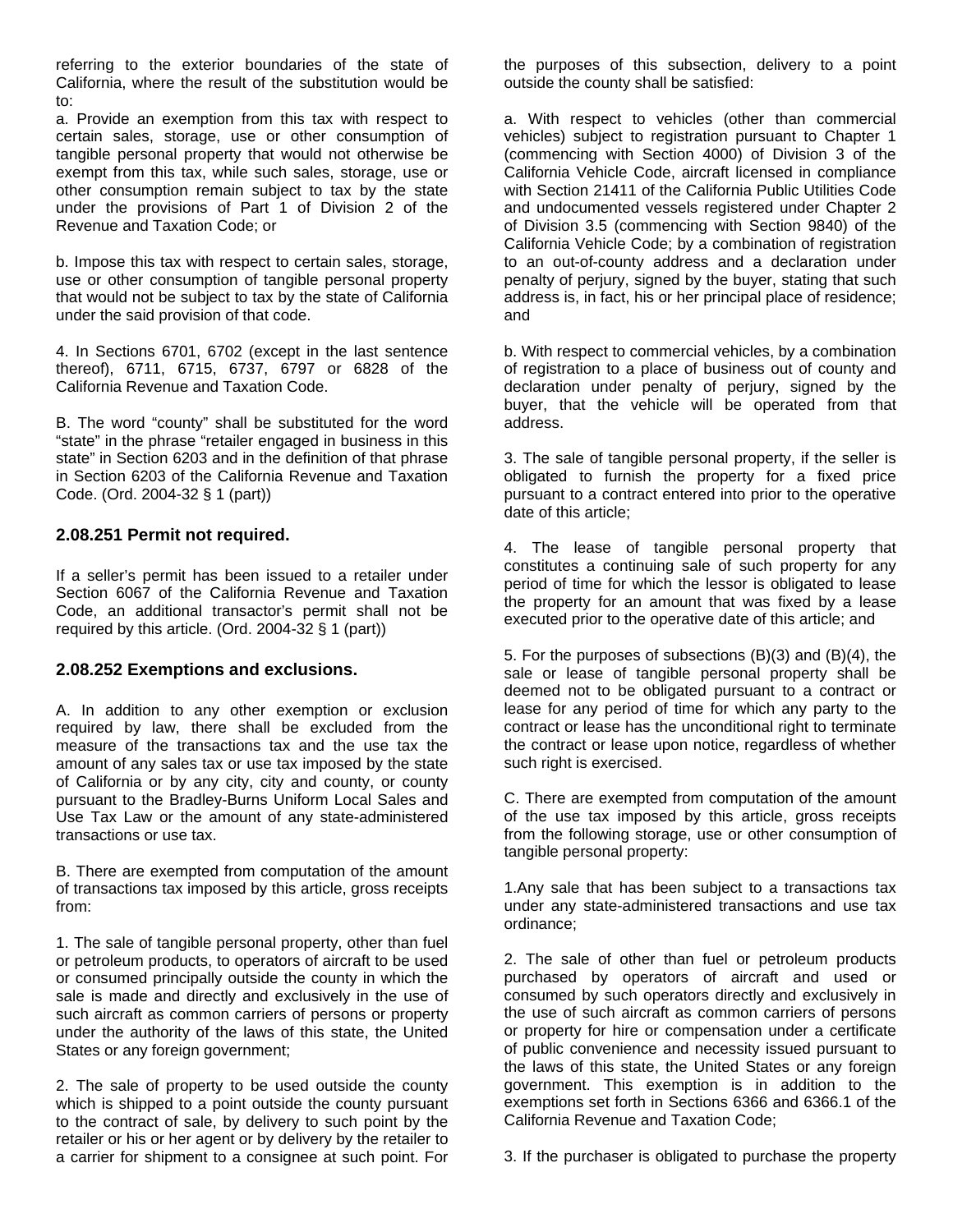for a fixed price pursuant to a contract that was entered into prior to the operative date of this article; 4. If the possession of or the exercise of any right or power over the tangible personal property shall arise under a lease that constitutes a continuing purchase of such property for any period of time for which the lessee is obligated to lease the property for an amount fixed by a lease that was executed prior to the operative date of this article;

5. For the purposes of subsections (C)(3) and (C)(4), the storage, use, or other consumption or the possession of or exercise of any right or power over tangible personal property shall be deemed not to be obligated pursuant to a contract or lease for any period of time for which any party to the contract or lease has the unconditional right to terminate the contract or lease upon notice, regardless of whether such right is exercised; 6. Except as provided in subsection (C)(7), a retailer engaged in business in Alameda County shall not be required to collect use tax from the purchaser of tangible personal property, unless the retailer ships or delivers the property into Alameda County or participates within Alameda County in making the sale of the property, including, but not limited to, soliciting or receiving the order, either directly or indirectly, at a place of business of the retailer in Alameda County or through any representative, agent, canvasser, solicitor, subsidiary or person in Alameda County under the authority of the retailer; and and a state of the state of the state of the state of the state of the state of the state of the state of the state of the state of the state of the state of the state of the state of the state of the state o

7. "A retailer engaged in business in Alameda County" shall also include any retailer of any of the following: vehicles subject to registration pursuant to Chapter 1 (commencing with Section 4000) of Division 3 of the California Vehicle Code, aircraft licensed in compliance with Section 21411 of the California Public Utilities Code and undocumented vessels registered under Chapter 2 of Division 3.5 (commencing with Section 9840) of the California Vehicle Code. The retailer shall be required to collect use tax from any purchaser who registers or licenses the vehicle or aircraft at an address in Alameda County.

D. Any person subject to use tax under this article may credit the amount of such tax against any transactions tax paid to a county or district imposing or a retailer liable for a transactions tax pursuant to Part 1.6 of Division 2 of the California Revenue and Taxation Code with respect to the sale of property or the storage, use or other consumption of which is subject to the use tax. (Ord. 2004-66 § 1 (part); Ord. 2004-32 § 1 (part))

#### **2.08.253 Amendment of state law.**

After the operative date of this article, all amendments to Part 1 of Division 2 of the California Revenue and Taxation Code relating to sales and use taxes that are not inconsistent with Part 1.6 and Part 1.7 of Division 2 of the California Revenue and Taxation Code and all amendments to Part 1.6 and Part 1.7 of Division 2 of the California Revenue and Taxation Code, shall automatically become a part of this article; provided, however, that no such amendment shall operate so as to

affect the rate of tax imposed by this article. (Ord. 2004- 66 § 1 (part): Ord. 2004-32 § 1 (part))

# **2.08.254 Enjoining of collection forbidden.**

No injunction or writ of mandate or other legal or equitable process shall issue in any suit, action or proceeding in any court against the state or the county, or against any officer of the state or the county, to prevent or enjoin the collection under this article or Part 1.6 of Division 2 of the California Revenue and Taxation Code, of any tax or any amount of tax required to be collected. (Ord. 2004-32 § 1 (part))

## **2.08.255 Severability.**

If any provision of this article or the application thereof to any person or circumstance is held invalid, the remainder of the article and the application of such provision to other persons or circumstances shall not be affected thereby. (Ord. 2004-32 § 1 (part))

### **2.08.256 Savings clause.**

This article shall not be interpreted in any manner that conflicts with the laws or constitutions of the United States or the state of California. (Ord. 2004-32 § 1 (part))

### **2.08.257 Termination of transactions and use tax.**

This article shall remain in effect only until June 30, 2019, and as of that date it shall be repealed by operation of this section unless a later ordinance is adopted prior to June 30, 2019 that shall have the effect of deleting or extending the termination date set forth herein. (Ord. 2004-32 § 1 (part))

#### **SECTION II**

This Ordinance shall become operative only is a twothirds (2/3) majority of votes voting on the measure at an election to be called for such purpose vote to approve the Ordinance.

Introduced at a regular meeting of the Board of Supervisors of the County of Alameda held on the  $25<sup>th</sup>$ day of November, 2003, and passed and adopted by the Board of Supervisors of the County of Alameda, State of California on the  $2^{nd}$  day of December, 2003, by the following called:

AYES: Supervisors: Carson, Haggerty, Lai-Bitker, Miley and President Steele – 5 NOES: None EXCUSED: None Approved as to form: s/RICHARD E. WINNIE County Counsel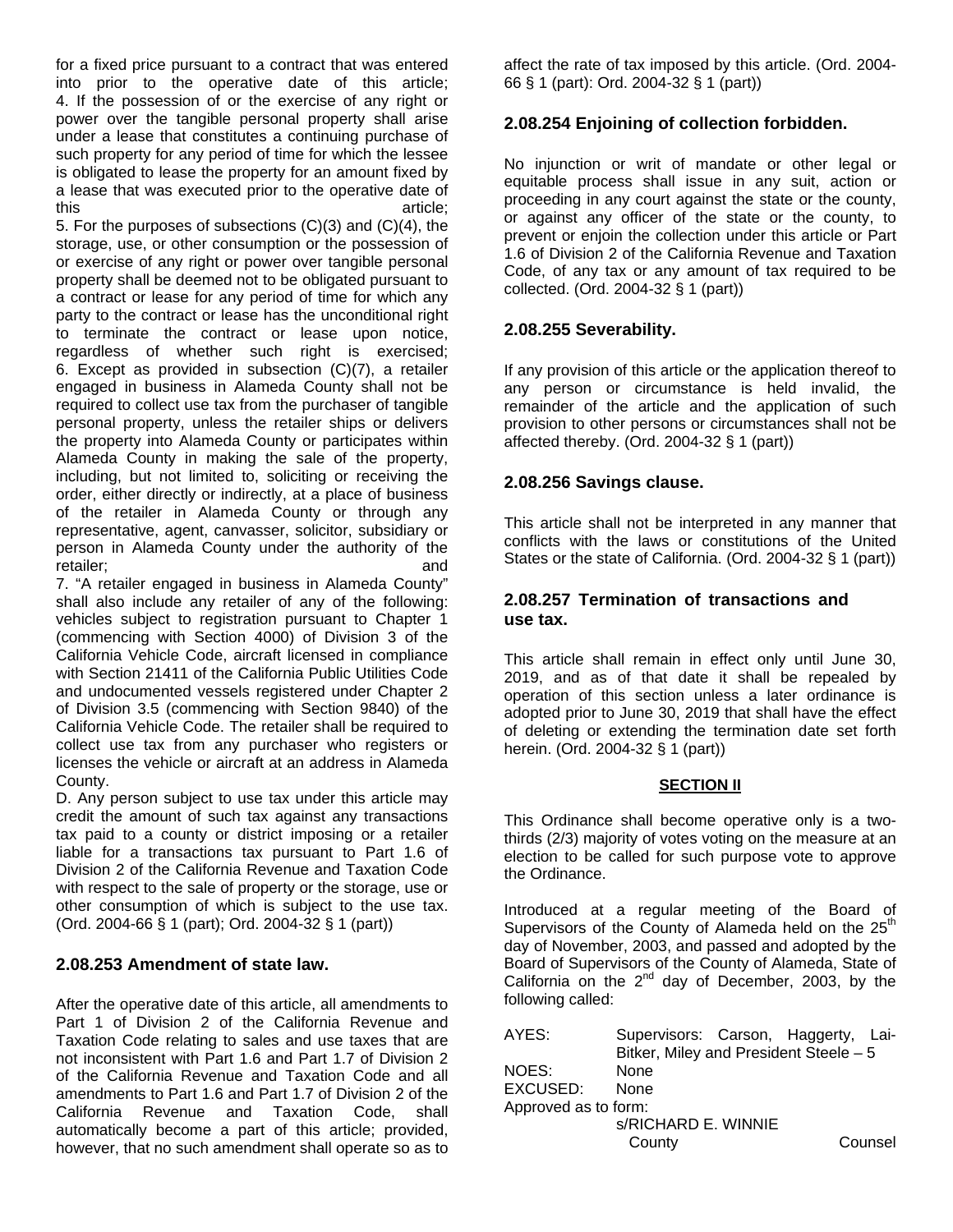# *COUNTY OF ALAMEDA MEASURE A*

*To provide and maintain trauma and emergency medical services throughout Alameda County and to provide primary, preventative and mental health services to indigent, low income and uninsured children, families and seniors, to retain qualified nurses and health care professionals and to prevent closure of county clinics and the Alameda County Medical Center, shall Alameda County implement a half-cent transaction and use tax, with an annual fiscal oversight and review?*

**Impartial Analysis from Alameda County Counsel**

If approved by two-thirds of the voters voting thereon, Measure A would authorize the County of Alameda (the "County") to levy a transactions and use tax for the purpose of providing additional funds for emergency medical, hospital inpatient, outpatient, public health, mental health and substance abuse services to indigent, low-income and uninsured adults, children, families, seniors and other residents of Alameda County. The tax would be applicable throughout the entire county, including the incorporated and unincorporated areas.

The County has the authority to levy this transactions and use tax in accordance with Part 1.6 (commencing with Section 7251) of Division 2 and Section 7285.5 of Part 1.7 of Division 2 of the California Revenue and Taxation Code. If approved, proceeds from this tax would be collected by the California State Board of Equalization and deposited in the County Treasury in a special fund entitled the "Essential Health Care Services Tax Fund" (hereinafter, the "Fund").

Seventy-five percent (75%) of the monies deposited into the Fund will be used by the Alameda County Medical Center ("ACMC"); proceeds from this tax may not be used to replace funding currently provided by the County to ACMC. The remaining twenty-five percent (25%) of the monies deposited into the Fund will be allocated by the County Board of Supervisors based on demonstrated needs and the County's commitment to a geographically dispersed network of health care providers for any of the following purposes: (a) critical medical services provided by community-based health care providers; (b) to partially offset uncompensated costs for emergency care and related hospital admissions; and (c) for essential public health, mental health and substance abuse services.

If two-thirds of the qualified electors voting on this measure vote "yes," the tax will be imposed at a rate of one-half of one percent (0.5%) on sales and use of tangible personal property in a fashion similar to and in addition to the existing sales and use tax.

If less than two-thirds of the qualified electors vote for approval of this measure, it will fail and the proposed transactions and use tax will not be levied within the County.

s/RICHARD E. WINNIE County Counsel of Alameda County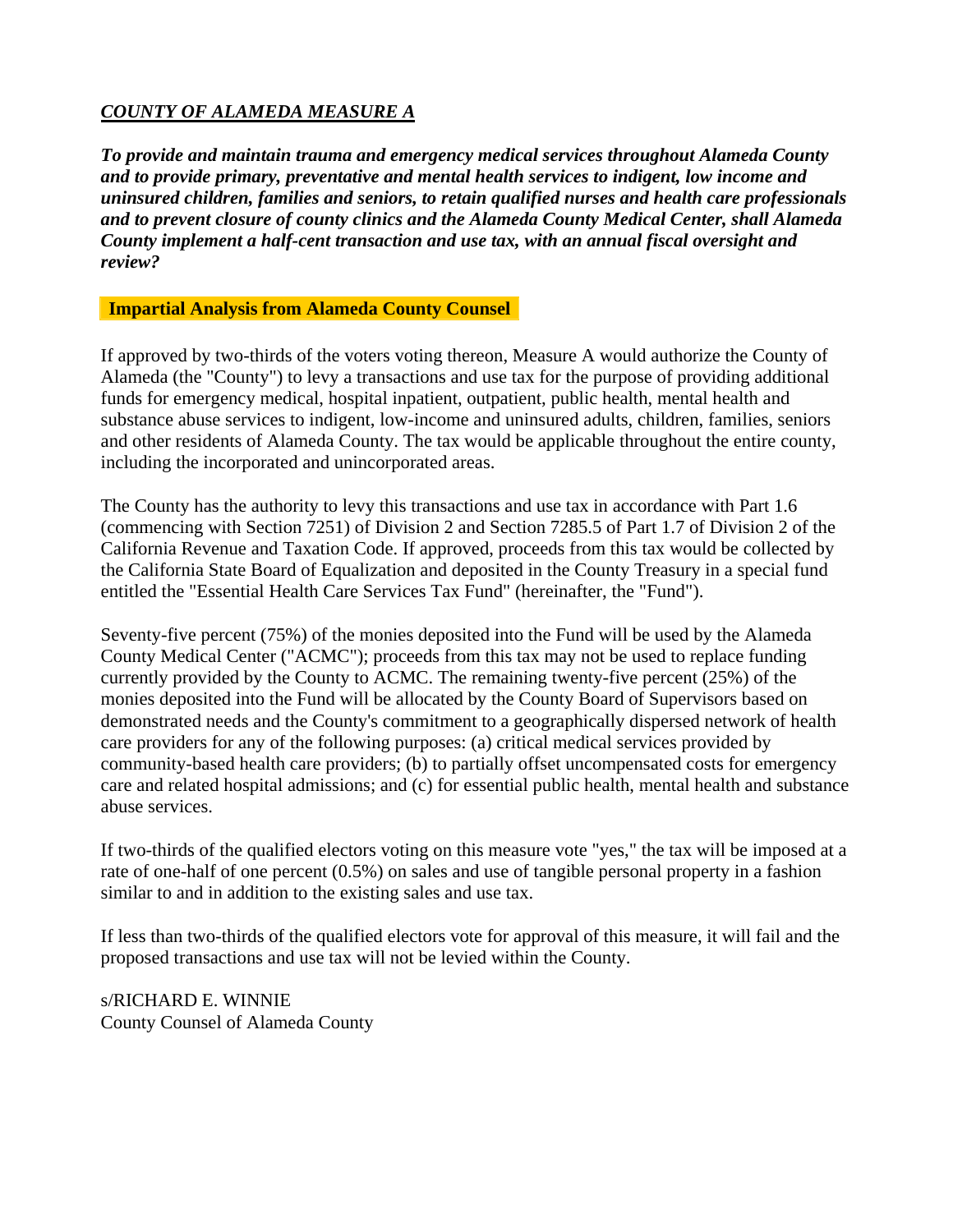Alameda County's Healthcare system is in crisis. As more residents lose their jobs and their health insurance, uninsured children and families use emergency rooms for primary medical care. Emergency rooms at all Alameda County hospitals are severely overcrowded. This affects us all and the quality of emergency services we receive.

The rapidly growing number of uninsured patients combined with significant reductions in state and federal funding has reduced the availability of quality healthcare throughout Alameda County.

Without additional revenue, County clinics serving low-income children and families will close, trauma and emergency services will be reduced, psychiatric and mental health services will be cut.

Measure A would implement a temporary halfcent sales tax to avoid drastic cuts to local hospitals and clinics and insure access to quality healthcare for all Alameda County residents. Specifically, Measure A will provide critical support to:

- Trauma and emergency services throughout Alameda County
- Pediatric emergency services at Children's Hospital
- Essential primary care, preventative care and mental health services
- Basic primary care for underprivileged and uninsured children and families
- Retain qualified and experienced nurses and healthcare professionals
- Pre-natal and family planning services to low-income women

Providing accessible primary and preventative care helps avoid the higher cost of treating patients when they are very sick.

# **Arguments For Measure A Arguments Against Measure A**

Every government agency wants more funds to do the job right: firefighters, schools, police, hospitals - they never have enough.

It's our own fault. We citizens display insatiable appetites for government programs to meet our endless needs, though Americans generally and Californians recently, addicted to credit card and government debt, balk at paying the bill - hence this laudable tax hike measure. But is this bill worth paying?

This 6% sales tax hike targets increased services "to indigent, low-income and uninsured adults, children, families and seniors . . ." but as an Emergency Physician I know that it transfers wealth to them inefficiently, because of the fat healthcare industry rake-off. Vote "yes" to send more of your income to this huge industry - but remember, the purported low income beneficiaries would probably rather eliminate the greedy healthcare services middlemen and get direct financial benefits themselves.

While we spend only 6% of the GNP on education, 15% goes to healthcare: far too much and with a poor return. We waste fortunes on unnecessary tests, malpractice litigation, ambulances, ICU's, million-dollar one-pound babies (who do poorly), etc. Should Alameda County underwrite expensive treatments for diseases which stem from lifestyle choices, like the hypertension and diabetes of morbid obesity, the vascular disease and cancer of cigarettes, or the hepatitis of alcohol and drug abuse, not to mention AIDS? Don't we then become codependents, enabling self-destructive behaviors? Why wasn't this measure limited to children's health, weight control, safe sex, and drug detoxification programs?

Rather than borrow money or increase regressive sales taxes, let's live healthier, lower our hi-tech health care expectations rich and poor alike, and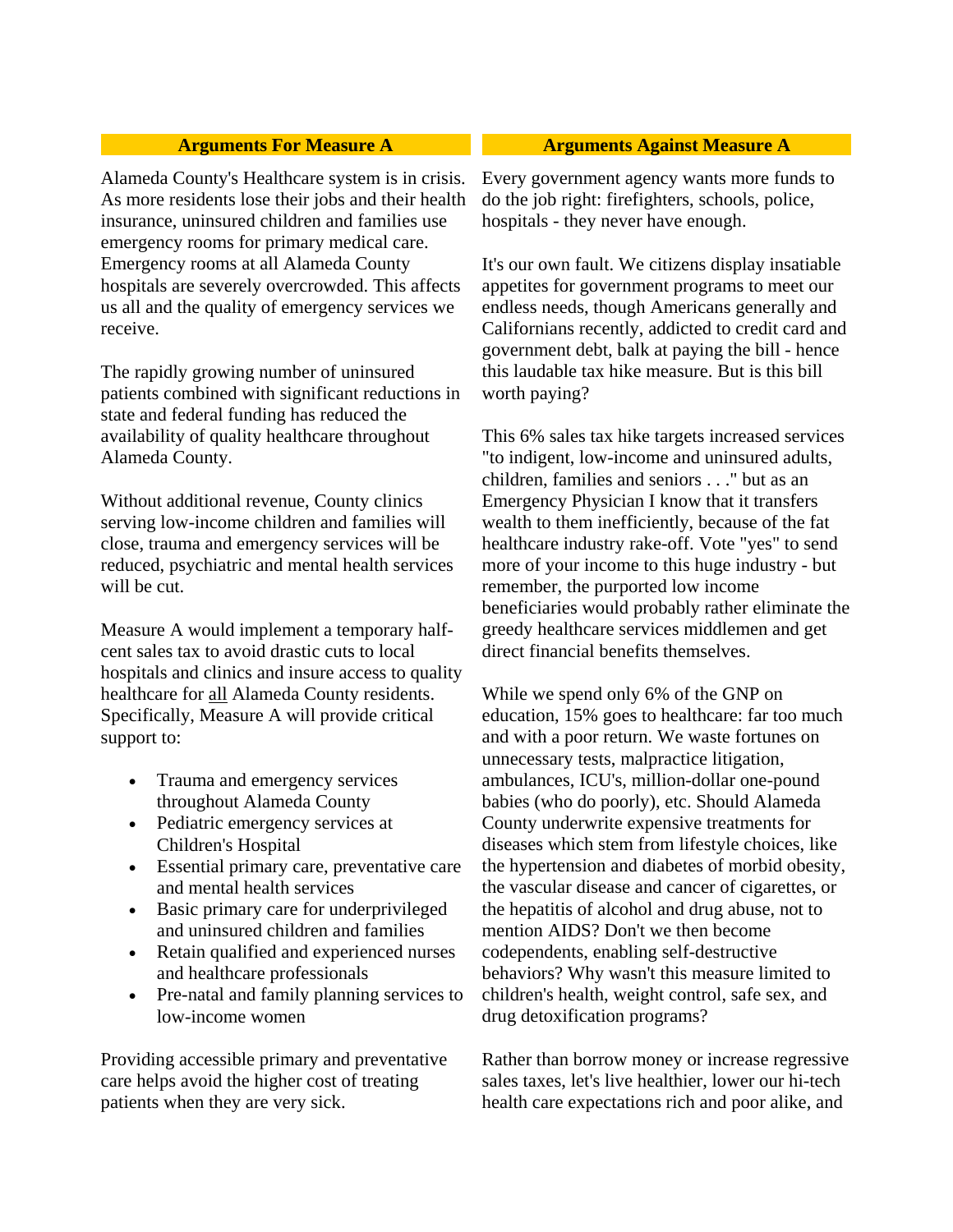Measure A is a frugal and carefully crafted plan to address the most essential healthcare needs throughout Alameda County.

Measure A is supported by doctors, nurses, the Alameda County Taxpayers Association, all five Alameda County Supervisors, business leaders, seniors and other residents of Alameda County. Please vote yes on Measure A.

#### s/GAIL STEELE

President, Alameda County Board of Supervisors s/BISHOP J. W. MACKLIN Pastor, Glad Tidings Church s/ARTHUR B. GEEN, Executive Vice President Alameda County Taxpayers Association s/WILLIAM J. McCAMMON Fire Chief, Alameda County Fire Department s/VIN K. SAWHNEY, MD President, ACCMA Alameda Contra Costa Medical Association

# **Rebuttal to Arguments For**

The Sky Is Not Falling. Alameda County and its Healthcare System are neither terminal nor on life-support.

But they should be, given the Supervisors' dismal performance:

- We survived bigger deficits ten years ago;
- But they frittered away four economic boom years of 8% revenue growth;
- By increasing government spending 23%;
- Result: Alameda County debt tripled from \$355 million in 1992 to \$1 billion in Measure A will ensure our hospitals can 2002.
- Simultaneously, Alameda County's Medical Center turned \$19,000,000 yearly profits into \$27,000,000 losses.
- When losses grew more, the CEO got an \$800,000 severance package. . . . . .

Now, having mortgaged the family homestead,

admit this tax hike merely releases Alameda County funds for other uses. A cleverly packaged sales tax hike just gives internet shoppers and big-ticket buyers another reason to purchase elsewhere.

# s/LANCE MONTAUK, M.D. **Rebuttal to Arguments Against**

The number of Alameda County residents who are uninsured or who lack adequate health insurance is reaching epidemic proportions. Hospitals, clinics, and emergency rooms are overwhelmed. The lone opponent to Measure A ignores the crisis in our hospitals. Measure A enjoys virtually unanimous support of Alameda County doctors, nurses, and healthcare providers. Here's why:

Accidents will continue to occur requiring emergency care; children will be born with conditions that demand treatment to help them live normal lives; seniors will need care to help them live with dignity; psychiatric/mental health patients will require treatment; and healthy individuals will require preventative care to deter more serious illness. Measure A will preserve a system of hospitals and clinics that deliver basic healthcare services to all residents.

This March voters have a clear choice. We can allow our healthcare system in Alameda County to unravel to a point where only the wealthy have access to healthcare. Or, we can continue our community's proud tradition of providing quality healthcare services for all.

continue to provide basic medical care to all children and families.

Measure A will maintain the essential and emergency and trauma services, primary and preventative care, psychiatric/ mental health services, basic care for underprivileged children and families, qualified nurses and healthcare professionals, pre-natal and family planning